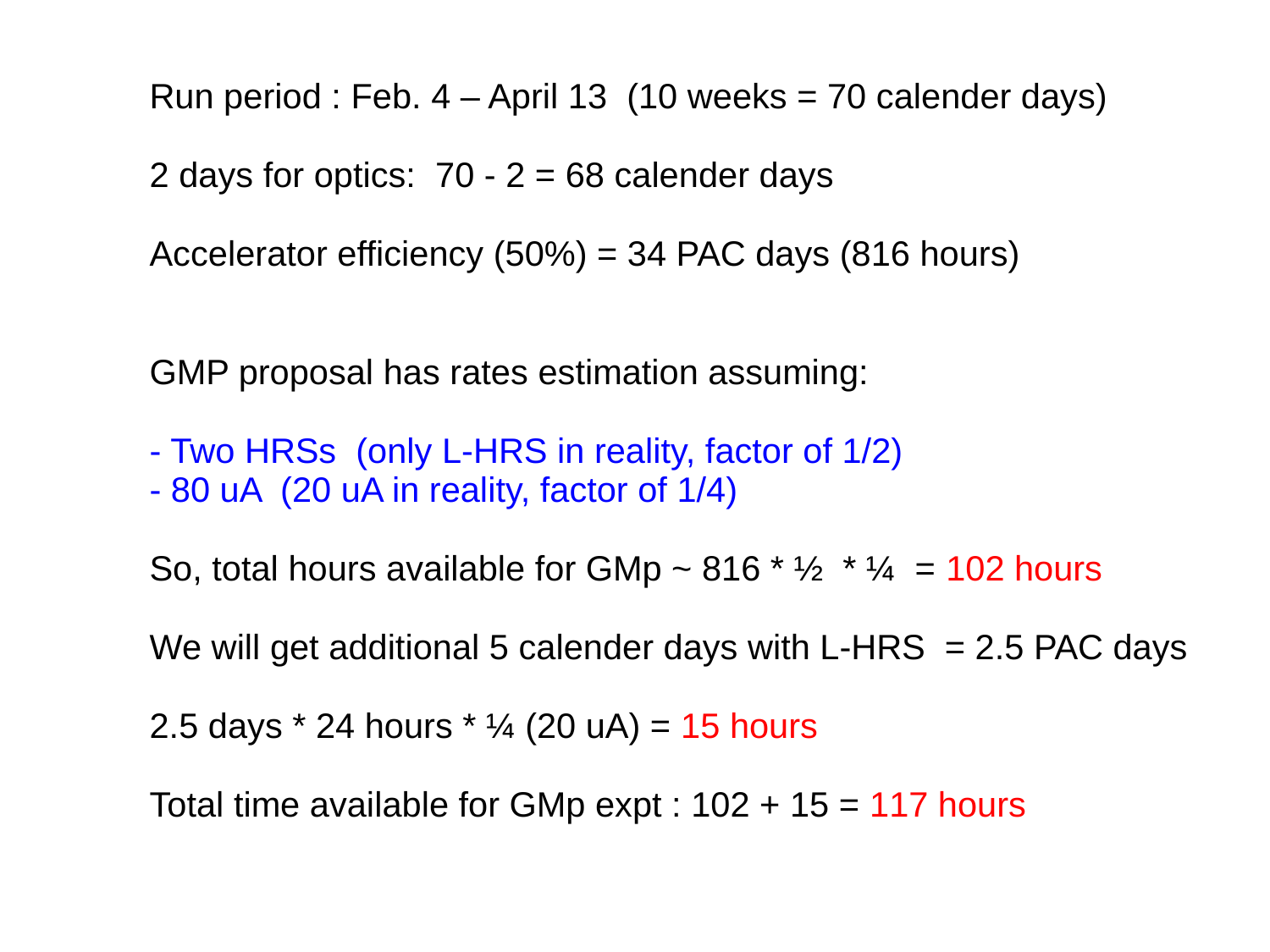| Е.       | $\mathbf{Q}^2$ | $\theta_r$ | $E^\prime$ | Ē    | Rate  | Time    | Events |
|----------|----------------|------------|------------|------|-------|---------|--------|
| GeV      | $(GeV)^2$      | (deg)      | (GeV)      |      | (Hz)  | (hours) |        |
| $4.8***$ | 7.0            | 71.0       | 1.08       | 0.25 | 0.60  | 9.3     | 40k    |
| 6.6      | 7.0            | 35.4       | 2.87       | 0.62 | 7.45  | 0.7     | 40k    |
| 6.6      | 8.0            | 42.0       | 2.35       | 0.51 | 2.29  | 2.4     | 40k    |
| 5.8**    | 9.0            | 77.0       | 1.00       | 0.18 | 0.15  | 36.3    | 40k    |
| 6.6      | 9.0            | 52.0       | 1.78       | 0.37 | 0.48  | 11.6    | 40k    |
| 8.8      | 9.0            | 29.3       | $4.00*$    | 0.67 | 3.38  | 33      | 40k    |
| 6.6      | 10.0           | 67.0       | 1.25       | 0.23 | 0.15  | 38.3    | 40k    |
| 8.8      | 10.0           | 33.3       | $3.47*$    | 0.59 | 1.31  | 8.5     | 40k    |
| 8.8      | 11.0           | 38.0       | 2.95       | 0.51 | 0.53  | 10.5    | 40k    |
| 8.8      | 12.0           | 44.0       | 2.42       | 0.41 | 0.21  | 26.7    | 40k    |
| 8.8      | 13.0           | 53.0       | 1.86       | 0.30 | 0.06  | 67.4    | 28k    |
| 11.0     | 13.0           | 31.3       | $4.07*$    | 0.58 | 0.36  | 21.2    | 28k    |
| 11.0     | 14.0           | 35.0       | $3.54*$    | 0.50 | 0.17  | 39.0    | 24k    |
| 11.0     | 15.5           | 42.0       | 274        | 0.39 | 0.053 | 52.8    | 20k    |
| 11.0     | 17.0           | 53.0       | 1.94       | 0.26 | 0.013 | 175.2   | 16k    |
|          |                |            |            |      |       | 503.3   |        |

Table 1: Kinematics for the proposed measurement. Calculated rates assume a luminosity of  $4.3 \times 10^{38}$  cm<sup>-2</sup>s<sup>-1</sup>, solid angle coverage of 5.4 msr (each HRS), and proton form factor parameterization from Ref. [18]. Kinematics with non-standard beam energies with a double asterisk (\*\*) indicate measurements included per PAC32 suggestion. Kinematics with scattered electron energy  $(E')$  with an asterisk (\*) indicate measurements that will only be done with the Left HRS. The total time is slightly less than the sum of the individual times because the Right HRS will take data on the higher  $Q<sup>2</sup>$  points for the kinematics where only the Left arm can reach the required momentum.